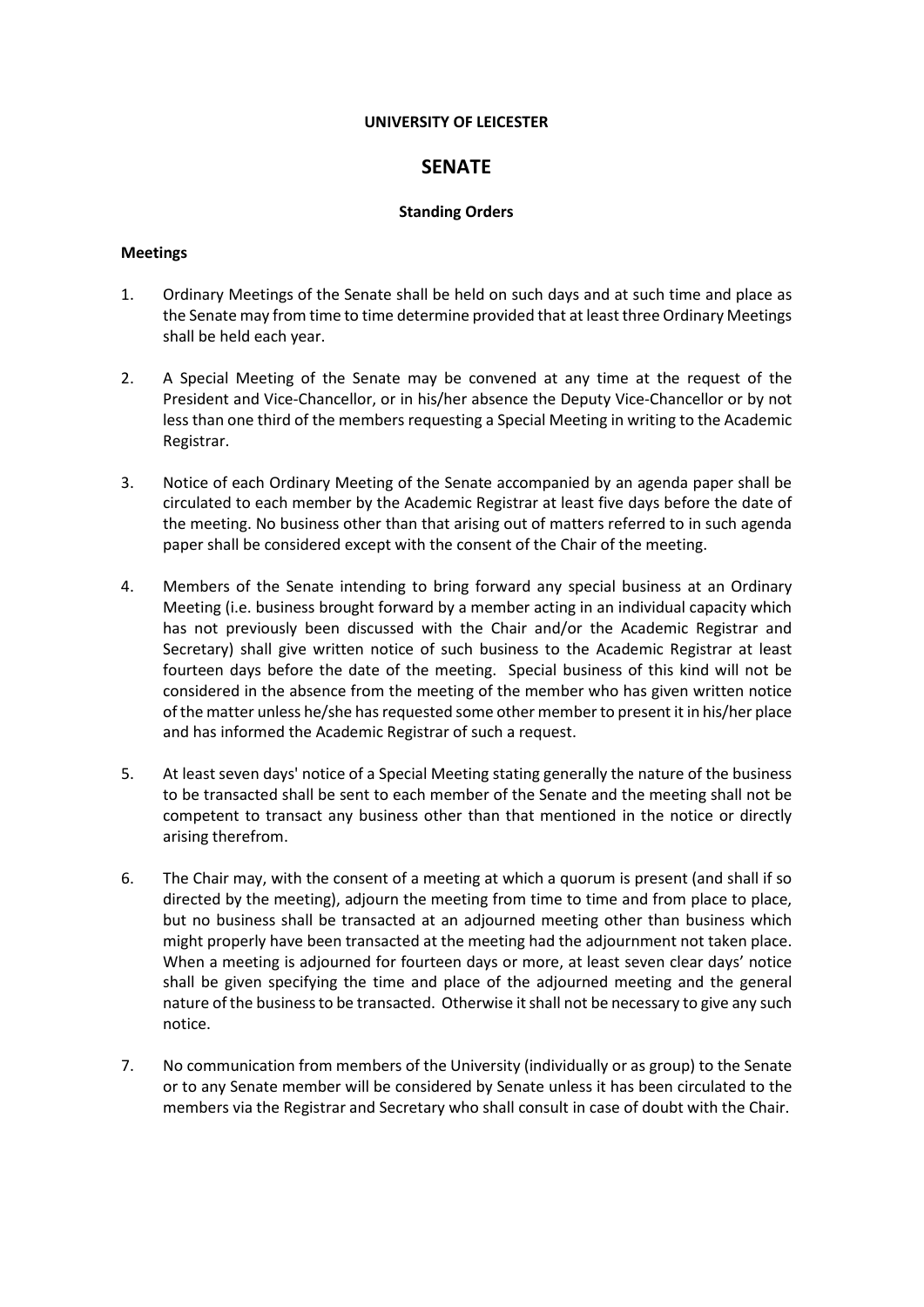# **Standing Orders October 2020**

8. One member from each of the recognised Trade Unions shall be invited to observe each Ordinary meeting of Senate. Observers are expected to treat the information shared and discussions held in strict confidence and do not have the right to vote on any motions raised.

### **Chair**

- 9. In the absence of the Chair, the Vice-Chair (Deputy Vice-Chancellor) shall take the Chair. In the absence of both the Chair and the Vice-Chair, the members present and entitled to vote shall choose one of their number to be the Chair.
- 10. An Urgency Committee comprised of the Chair or Vice-Chair of Senate, the Pro-Vice-Chancellors and Heads of College, the Registrar and Secretary and the Academic Registrar, or their designated deputies, shall have the authority to act on behalf of Senate between meetings of the Senate and shall report any such action to the next Ordinary Meeting of the Senate. Such action may be taken only where it would be inappropriate to wait for the matter requiring consideration to be brought to a scheduled meeting of the Senate. Before reaching a decision on any such matter the Urgency Committee shall normally meet to consider written details of the matter requiring a decision, and must first determine whether it is of such significance that a special meeting of Senate should be called.

#### **Secretary**

11. The Registrar and Secretary shall be the Secretary of the Senate and shall be responsible for preparing and circulating agenda papers of Senate, recording its proceedings and ensuring that its decisions and instructions are carried out.

#### **Quorum and Voting**

- 12. Meetings of Senate shall be quorate provided that there are at least 24 members present.
- 13. Motions shall be passed by simple majority voting by a show of hands unless any member requests a division, which shall be taken in such manner as the Chair shall direct.
- 14. In the event that a member is unable to attend a meeting and sends a deputy in their place, that deputy shall not vote unless they are formally expressing the view of the member for whom they are deputising.

# **Classification of Business**

- 15. For the purpose of agendas and/or minutes Senate's business shall normally be divided into two sections:
	- Unreserved business
	- Reserved business (e.g. business involving personal data on individual members of staff and students, and other matters which may be exempt from public disclosure under Freedom of Information legislation).
- 16. The members of the Students' Union shall withdraw from discussions of items of reserved business involving personal data and shall not receive papers and minutes relating to these items.